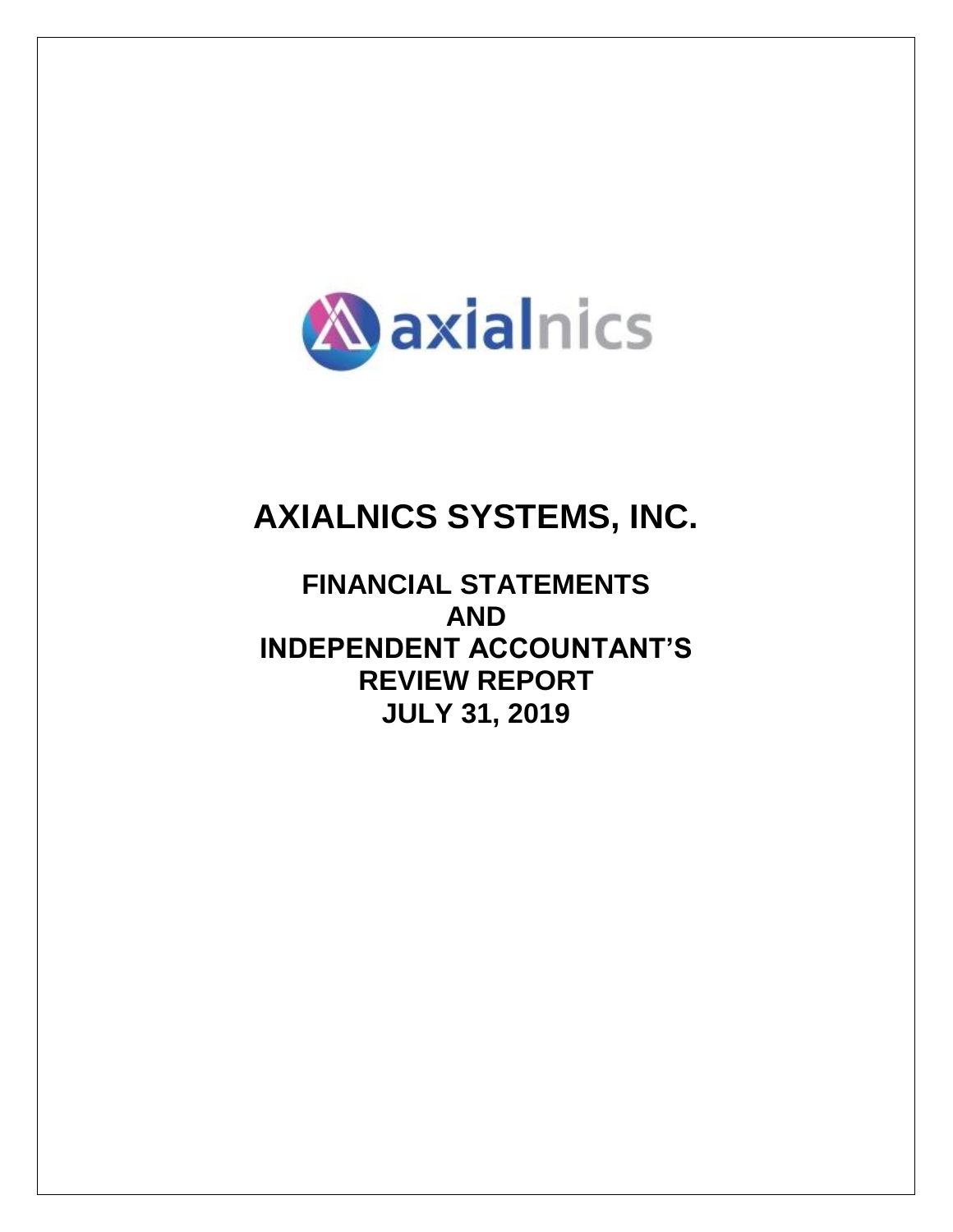# **AXIALNICS SYSTEMS, INC.**

# **TABLE OF CONTENTS**

| <b>REPORT NAME</b>                            | <b>PAGE</b> |
|-----------------------------------------------|-------------|
| Independent Accountants' Review Report        |             |
| <b>Balance Sheet</b>                          | 2           |
| <b>Statement of Operations</b>                | 3           |
| Statement of Changes in Stockholders' Deficit | 4           |
| <b>Statement of Cash Flows</b>                | 5           |
| Notes to the Financial Statements             | $6 - 7$     |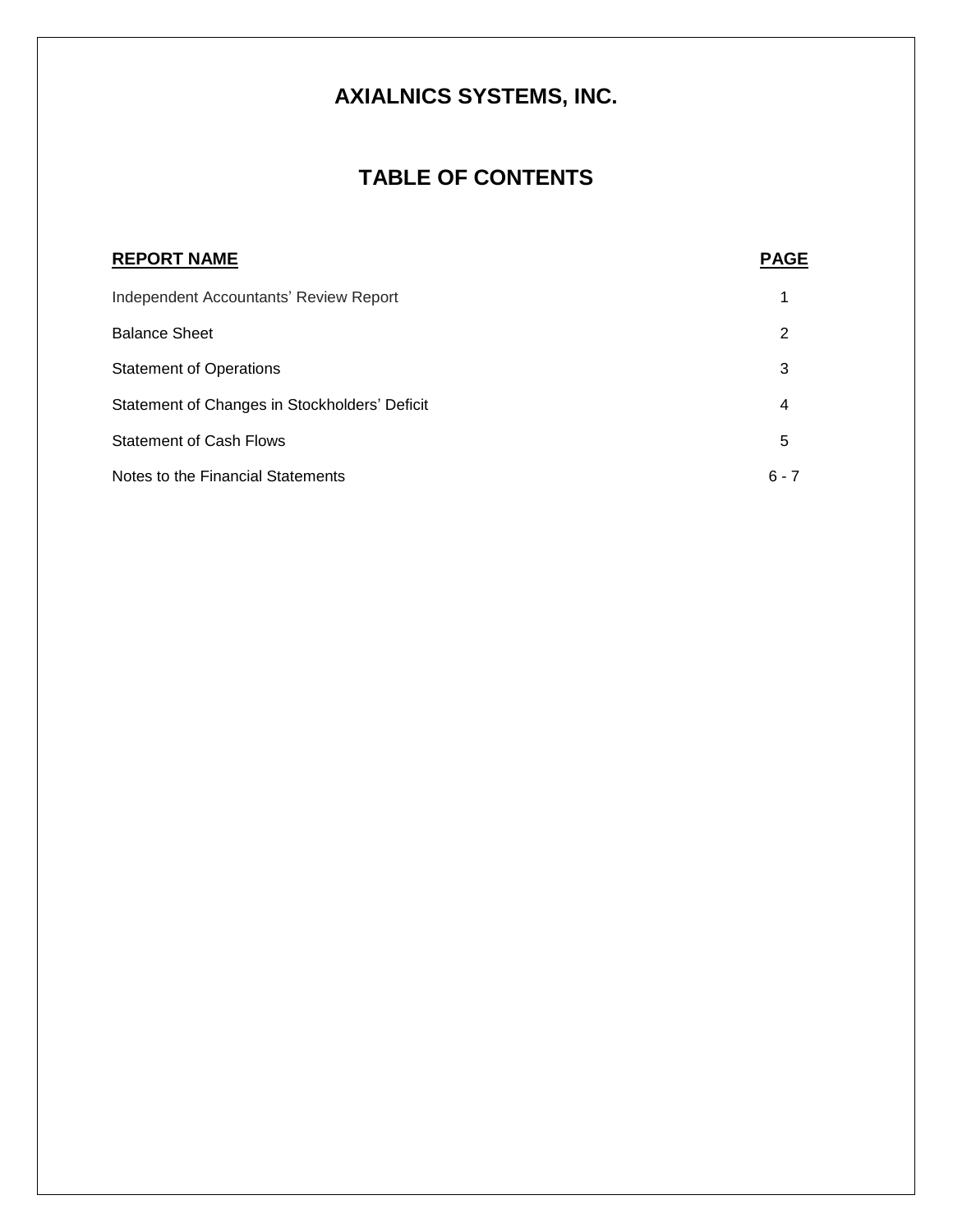

# **INDEPENDENT ACCOUNTANTS' REVIEW REPORT**

To Management Axialnics Systems, Inc. Houston, TX

We have reviewed the accompanying financial statements of Axialnics Systems, Inc. (the "Company"), which comprise the balance sheet as of July 31, 2019, and the related statements of operations, changes in stockholders' deficit, cash flows for the period ended, and the related notes to the financial statements. A review includes primarily applying analytical procedures to management's financial data and making inquiries of management. A review is substantially less in scope than an audit, the objective of which is the expression of an opinion regarding the financial statements as a whole. Accordingly, we do not express such an opinion.

#### **Management's Responsibility for the Financial Statements**

Management is responsible for the preparation and fair presentation of these financial statements in accordance with accounting principles generally accepted in the United States of America; this includes the design, implementation, and maintenance of internal control relevant to the preparation and fair presentation of financial statements that are free from material misstatement whether due to fraud or error.

#### **Accountants' Responsibility**

Our responsibility is to conduct the review engagement in accordance with Statements on Standards for Accounting and Review Services promulgated by the Accounting and Review Services Committee of the AICPA. Those standards require us to perform procedures to obtain limited assurance as a basis for reporting whether we are aware of any material modifications that should be made to the financial statements for them to be in accordance with accounting principles generally accepted in the United States of America. We believe that the results of our procedures provide a reasonable basis for our conclusion.

#### **Accountants' Conclusion**

Based on my review, we are not aware of any material modifications that should be made to the accompanying financial statements in order for them to be in accordance with accounting principles generally accepted in the United States of America.

XQ CPA PLLC

XQ CPA PLLC Houston, TX August 8, 2019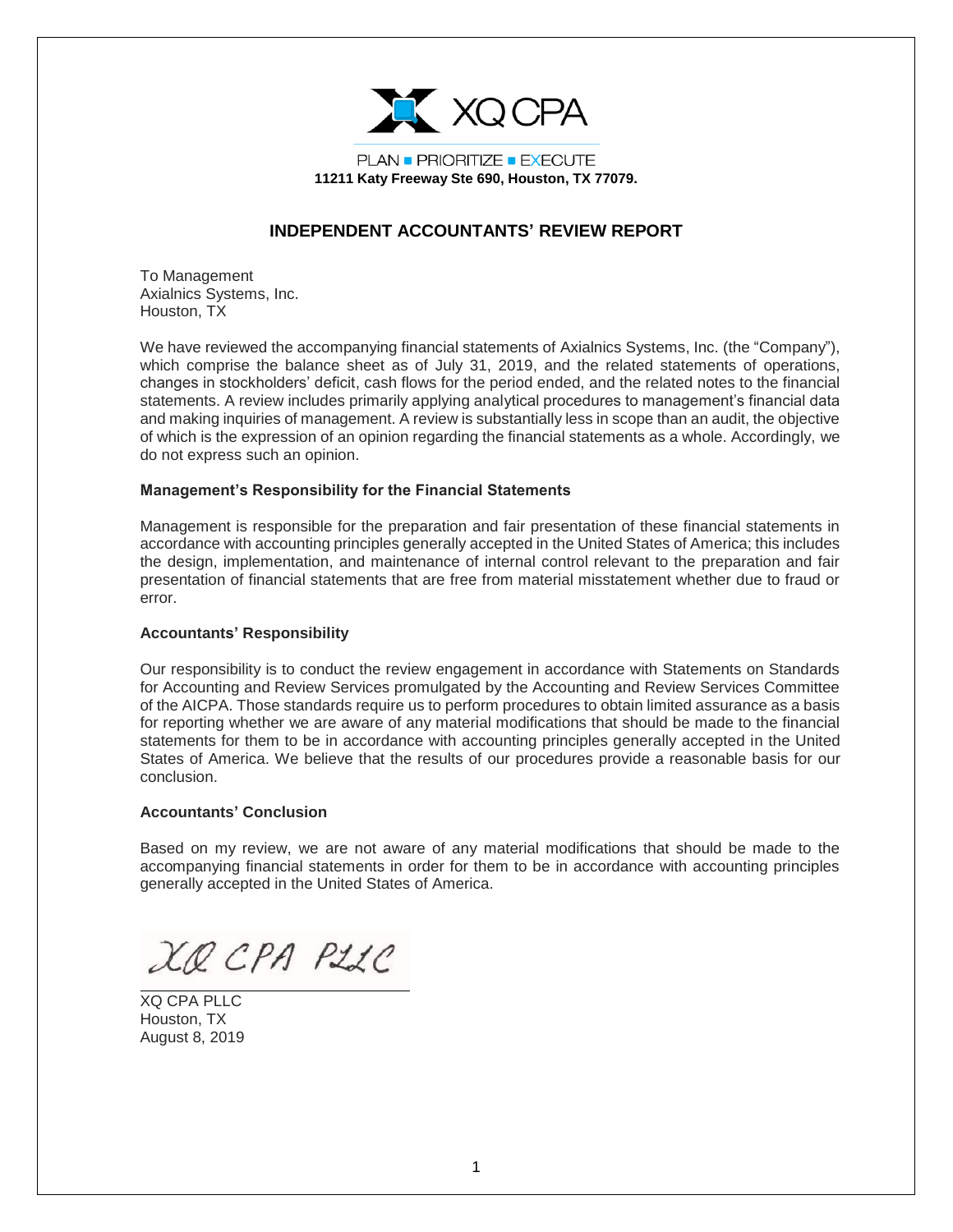# **AXIALNICS SYSTEMS, INC. BALANCE SHEET JULY 31, 2019**

|                                                               | <b>Jul 2019</b> | 2018* |
|---------------------------------------------------------------|-----------------|-------|
| <b>ASSETS</b>                                                 |                 |       |
| <b>Current assets</b>                                         |                 |       |
| Cash                                                          | \$<br>1,810     | \$    |
| <b>Total current assets</b>                                   | 1,810           |       |
| <b>TOTAL ASSETS</b>                                           | 1,810<br>\$     | \$    |
| <b>LIABILITIES AND STOCKHOLDERS' DEFICIT</b>                  |                 |       |
| <b>Current liabilities</b>                                    |                 |       |
| Advances from stockholder (Note 7)                            | \$<br>2,821     | \$    |
| <b>Total current liabilities</b>                              | 2,821           |       |
| <b>Total liabilities</b>                                      | 2,821           |       |
| Stockholders' deficit                                         |                 |       |
| Common stock, \$0.001 par value; 5,000,000 shares authorized; |                 |       |
| 3,860,000 shares issued and outstanding                       | 3,860           |       |
| Accumulated deficit                                           | (4, 871)        |       |
| <b>Total stockholders' deficit</b>                            | (1,011)         |       |
| TOTAL LIABILITIES AND STOCKHOLDERS' DEFICIT                   | 1,810<br>\$     | \$    |

**\*** Not reviewed since the Company was incorporated in 2019.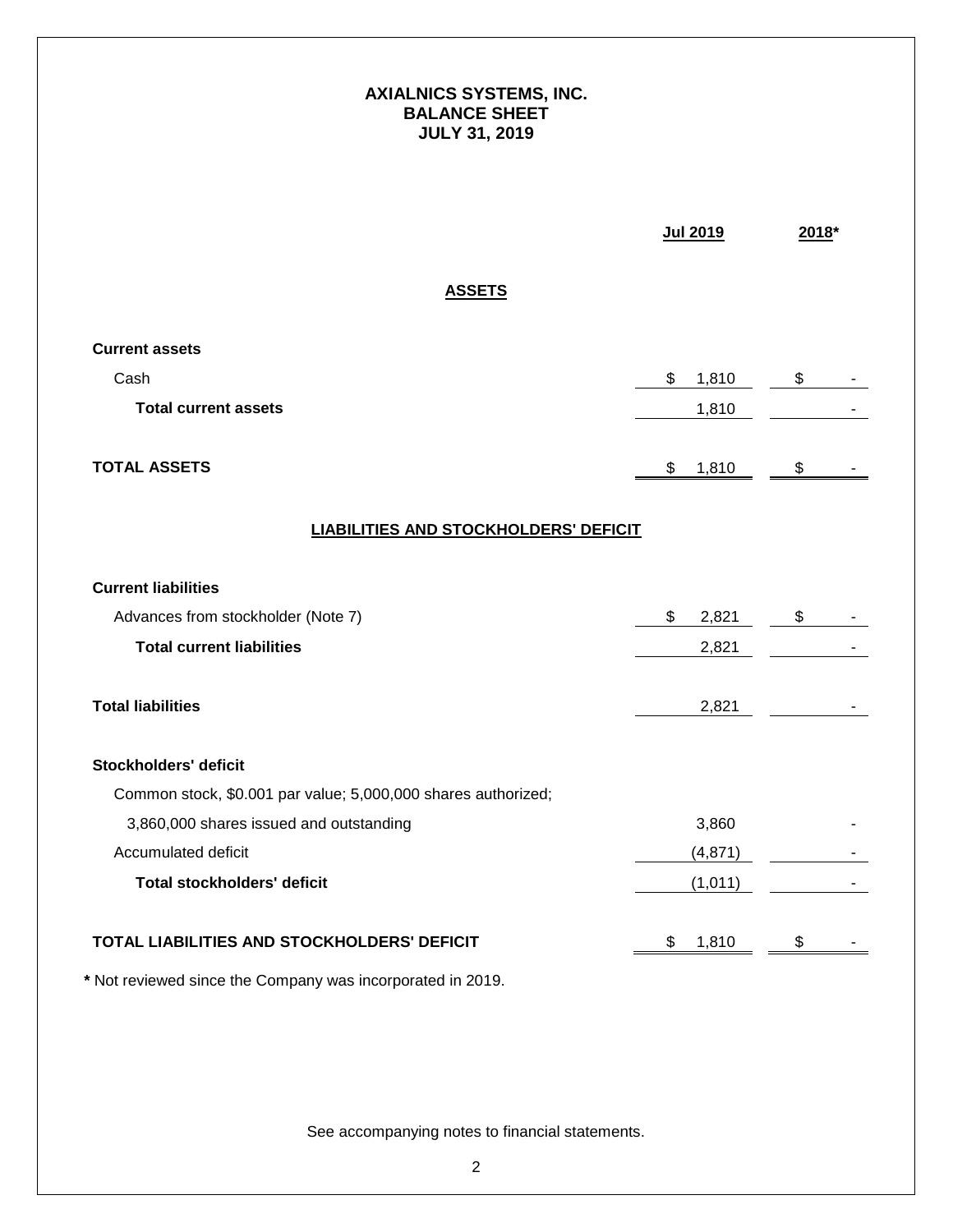# **AXIALNICS SYSTEMS, INC. STATEMENT OF OPERATIONS PERIOD ENDED JULY 31, 2019**

|                        | <b>Jan-Jul 2019</b> |         | 2018* |   |
|------------------------|---------------------|---------|-------|---|
| <b>Revenue</b>         | \$                  | ٠       | \$    |   |
| <b>Expenses</b>        |                     |         |       |   |
| Advertising            |                     | 458     |       |   |
| Dues and subscriptions |                     | 1,750   |       |   |
| Legal and professional |                     | 2,663   |       |   |
| <b>Total expenses</b>  |                     | 4,871   |       | ۰ |
| <b>Net loss</b>        | \$                  | (4,871) | \$    |   |

**\*** Not reviewed since the Company was incorporated in 2019.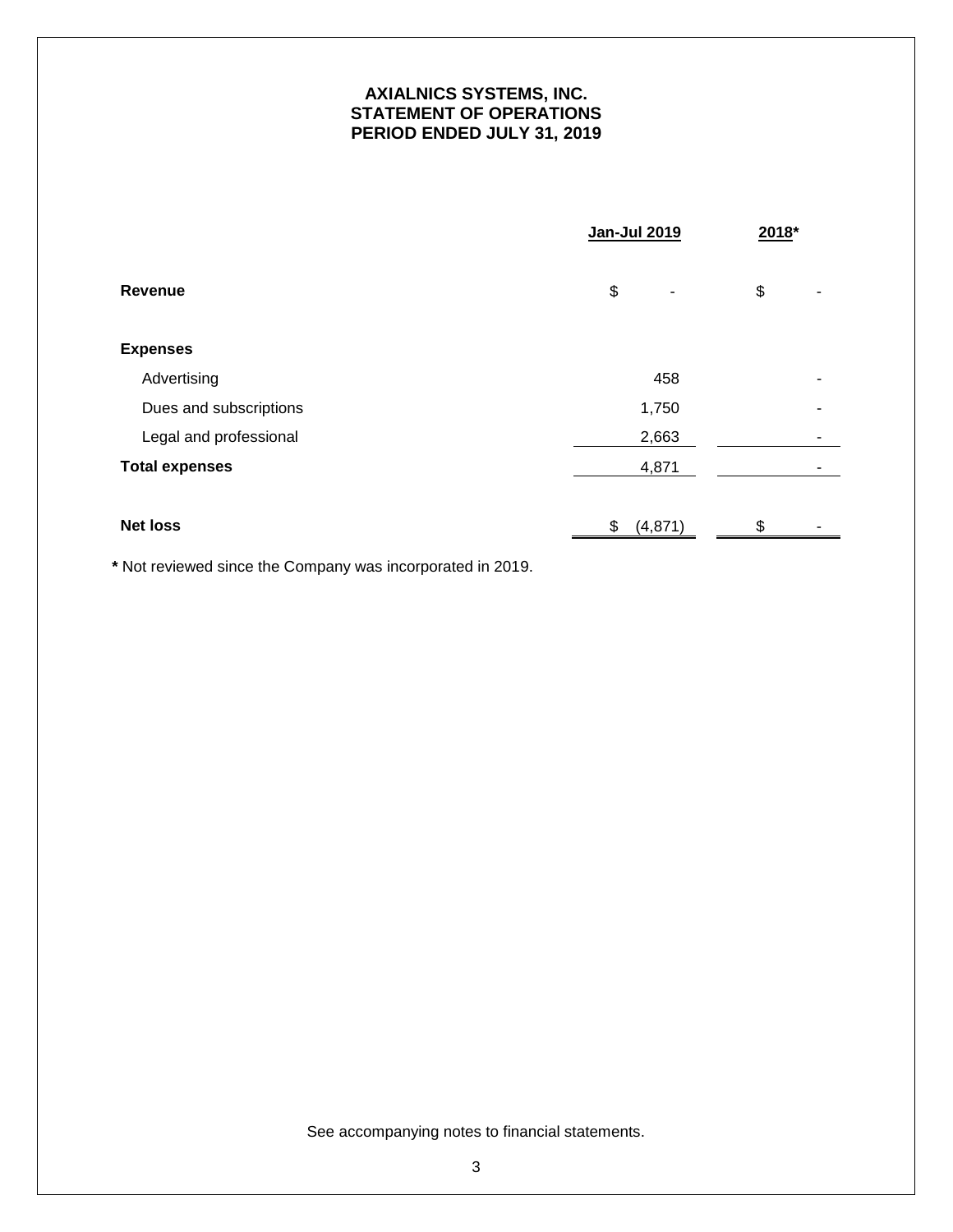### **AXIALNICS SYSTEMS, INC. STATEMENT OF CHANGES IN STOCKHOLDERS' DEFICIT PERIOD ENDED JULY 31, 2019**

|                                                                          | Jan-Jul<br>2019          | $2018*$ |
|--------------------------------------------------------------------------|--------------------------|---------|
| <b>Common stock</b>                                                      |                          |         |
| Balance at beginning of period                                           | \$                       | \$      |
| Stock issued (Note 4)                                                    | 3,860                    |         |
| Balance at end of period                                                 | 3,860                    |         |
| <b>Acculumated deficit</b><br>Balance at beginning of period<br>Net loss | (4, 871)                 |         |
| Balance at end of period<br>Total stockholders' deficit                  | (4, 871)<br>(1,011)<br>S |         |

**\*** Not reviewed since the Company was incorporated in 2019.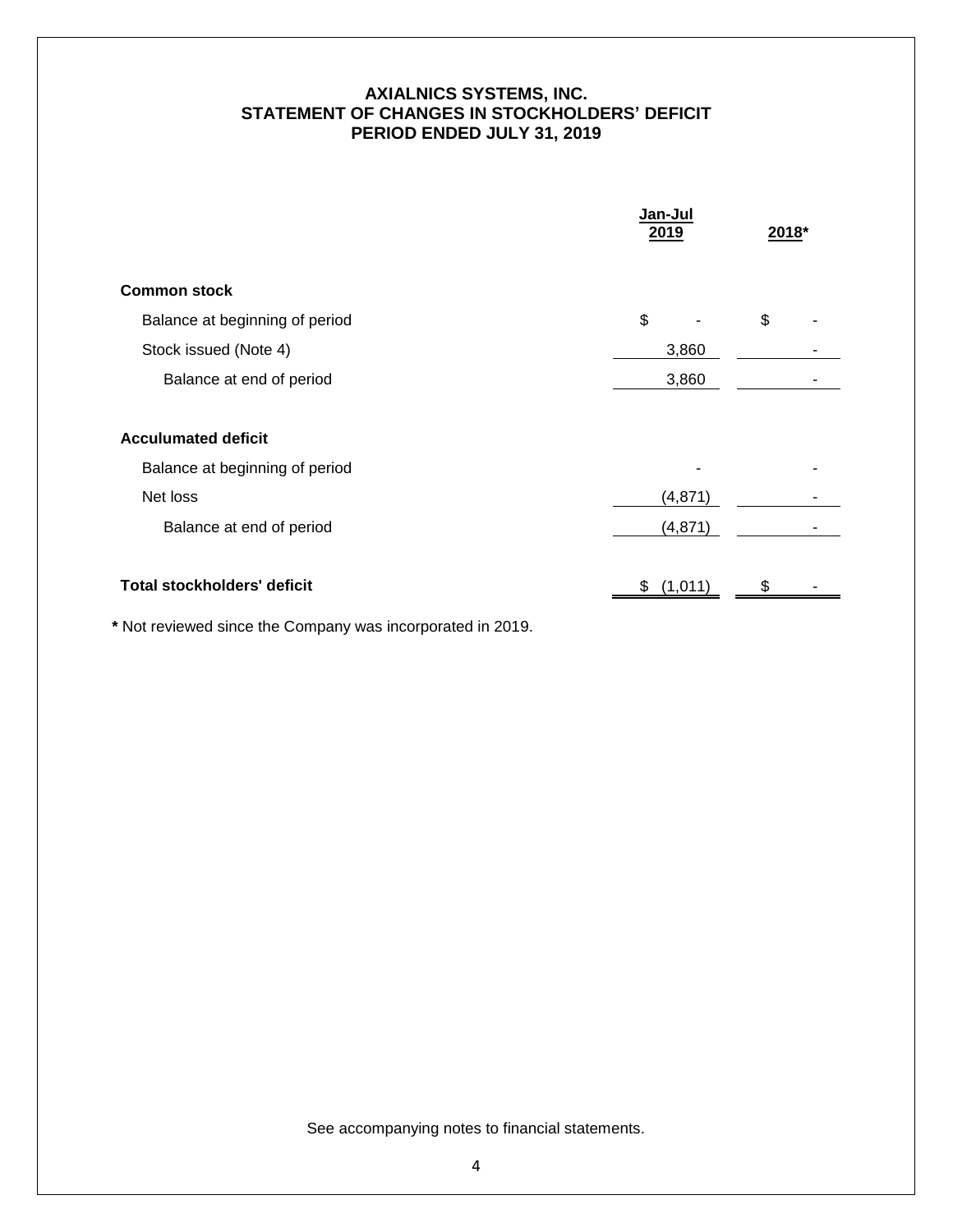### **AXIALNICS SYSTEMS, INC. STATEMENT OF CASH FLOWS PERIOD ENDED JULY 31, 2019**

|                                           | <b>Jan-Jul 2019</b> | 2018* |
|-------------------------------------------|---------------------|-------|
| Cash flows from operating activities      |                     |       |
| Net loss                                  | (4,871)<br>\$       | \$    |
| Net cash used by operating activities     | (4, 871)            |       |
|                                           |                     |       |
| Cash flows from financing activities      |                     |       |
| Advances from stockholder                 | 2,821               |       |
| Issuance of stock                         | 3,860               |       |
| Net cash provided by financing activities | 6,681               |       |
|                                           |                     |       |
| Net increase in cash                      | 1,810               |       |
| Cash at the beginning of period           |                     |       |
| Cash at the end of period                 | 1,810               |       |
|                                           |                     |       |

**\*** Not reviewed since the Company was incorporated in 2019.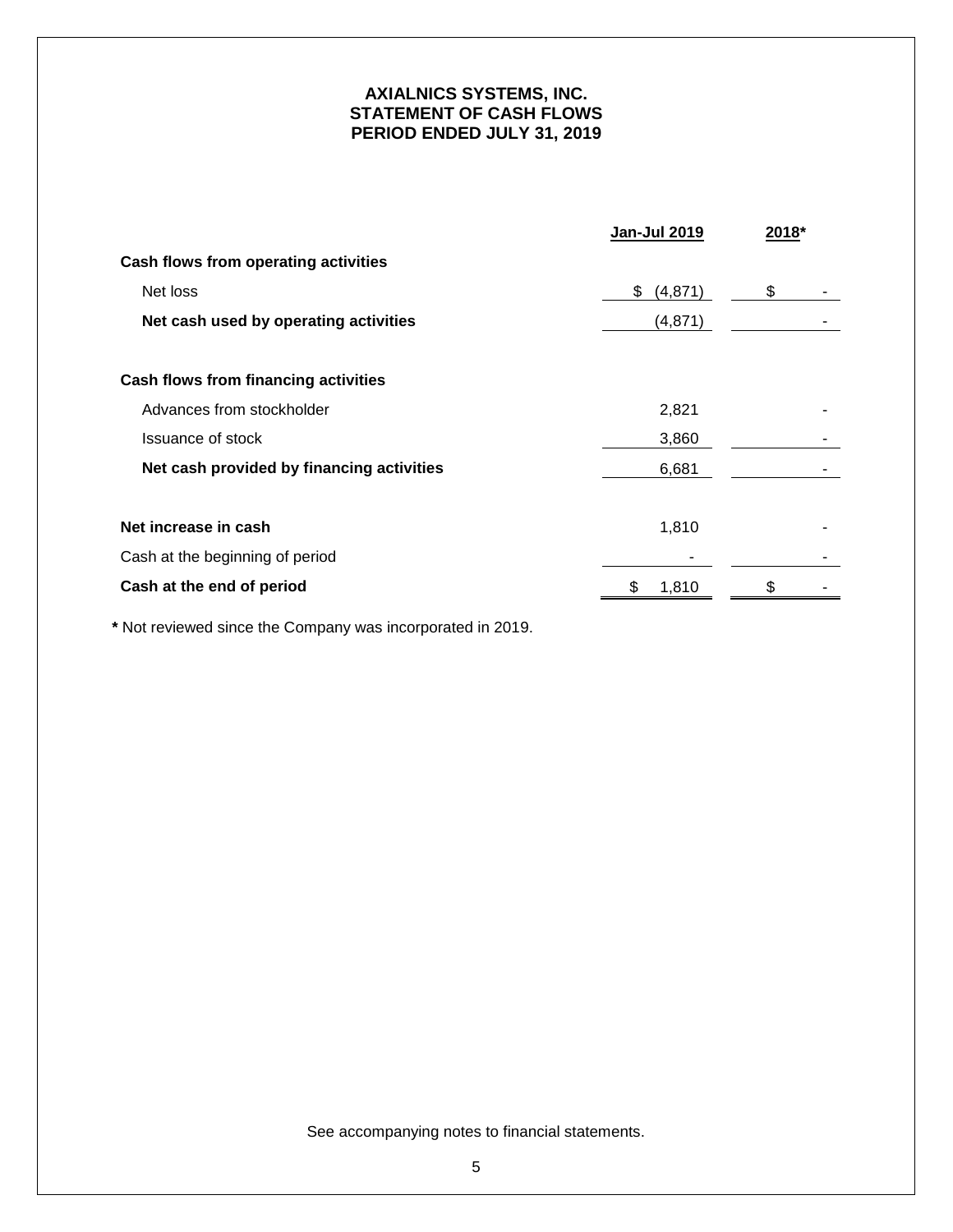# **AXIALNICS SYSTEMS, INC. NOTES TO THE FINANCIAL STATEMENTS PERIOD ENDED JULY 31, 2019**

This summary of significant accounting policies of Axialnics Systems, Inc. (the "Company") is presented to aid in understanding the Company's financial statements. The financial statements and notes are representations of the Company's management who is responsible for their integrity and objectivity. These accounting policies conform to accounting principles generally accepted in the United States of America and have been consistently applied in the preparation of the financial statements.

#### **NOTE 1 – BACKGROUND**

The Company was initially organized as a Texas LLC on February 13, 2016. The Company was subsequently converted to a C corporation on March 1, 2019.

The Company's mission is to further enhance the aerospace industry by developing and commercializing our Disc-wing Rotor Aircraft Concept (DRAC). The Company's vision is to push the boundaries of modern aerospace technologies and spearhead it further into the future with our groundbreaking and innovative technology. Products that the Company envisage to provide include drones for the civil and security markets, aircraft for general aviation application in business, leisure and search and rescue, and space flight systems.

#### **NOTE 2 – RISKS AND UNCERTAINTIES**

The Company is subject to various risks and uncertainties frequently encountered by companies in the emerging growth stages of development. Such risks and uncertainties include, but are not limited to, the lack of available capital, an evolving business model, the management of rapid growth, and general economic challenges in the aerospace industry. To address these risks, the Company must, along with other things, gain access to capital in amounts and on terms acceptable to the Company; maintain and increase its customer base; implement and successfully execute its business and marketing strategy; continue to develop and upgrade its technology; provide superior customer service; and attract, retain, and motivate qualified personnel.

There can be no guarantee that the Company will be successful in addressing such risks.

#### **NOTE 3 – BASIS OF ACCOUNTING**

The Company's policy is to prepare its financial statements on the accrual basis of accounting. Consequently, revenues are recognized when earned and expenses and purchases of assets are recognized when the obligation is incurred.

#### **NOTE 4 – COMMON STOCK**

The Company has 5,000,000 shares of authorized capital stock, consisting of shares of common stock with a par value of \$0.001.

During 2019, the Company issued 3,860,000 shares of common stock in exchange for funds to be used to pay for operational expenses. The Company has no shares of preferred stock outstanding.